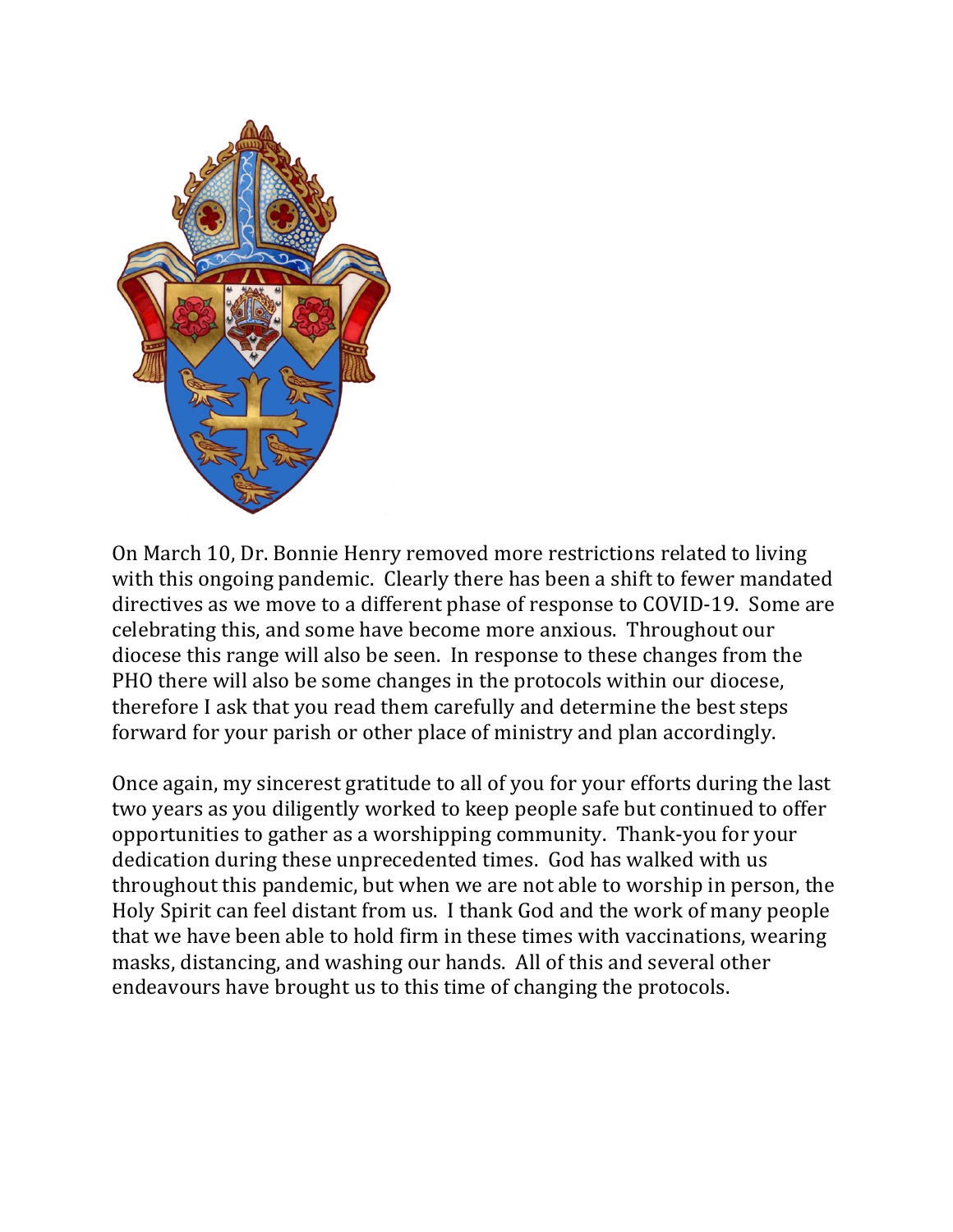In the Diocese of New Westminster effective immediately for worship **services ONLY:**

- There are no longer any capacity limits for worship services in the **diocese.** This applies for vaccinated or unvaccinated people. This means that for **worship only** it is not mandatory to check vaccination records.
- Masks are no longer mandatory for worship.
- Distancing is no longer required. It is advised that you continue to encourage people to keep a distance between themselves, but it is not mandatory.
- Offertory Plates.

Once again, we may return to passing the Offertory Plates amongst the congregation prior to these gifts being presented for the Prayer Over the Gifts. 

## • Congregational and Choral Singing.

Singing may take place without the wearing of masks. This applies for both the congregation and choirs.

Please note that it will be important for all parishes and worshipping communities to determine the best ways to phase in these changes. It will be important to communicate clearly to your parishioners as to when and how you plan to do this. You may start immediately or decide to wait until after April 8, or possibly later.

For events aside from worship, face coverings do not have to be worn, but the restrictions related to proof of vaccination (for those eligible to be vaccinated) are still in place until April 8 (unless this date is changed by the PHO). April 8 is the Friday before Holy Week. **Therefore, until April 8 proof of** 

# **vaccination must be shown for:**

- Coffee or lunch after services.
- Bible Studies, Lent Series, Christian Formation events.
- **Youth Groups.**
- All other parish meetings and gatherings

On April 8 (unless the PHO mandates otherwise) there will also be changes to the protocols in our diocese related to gatherings, Communion in both kinds and sharing the peace in ways which were customary prior to March of 2020.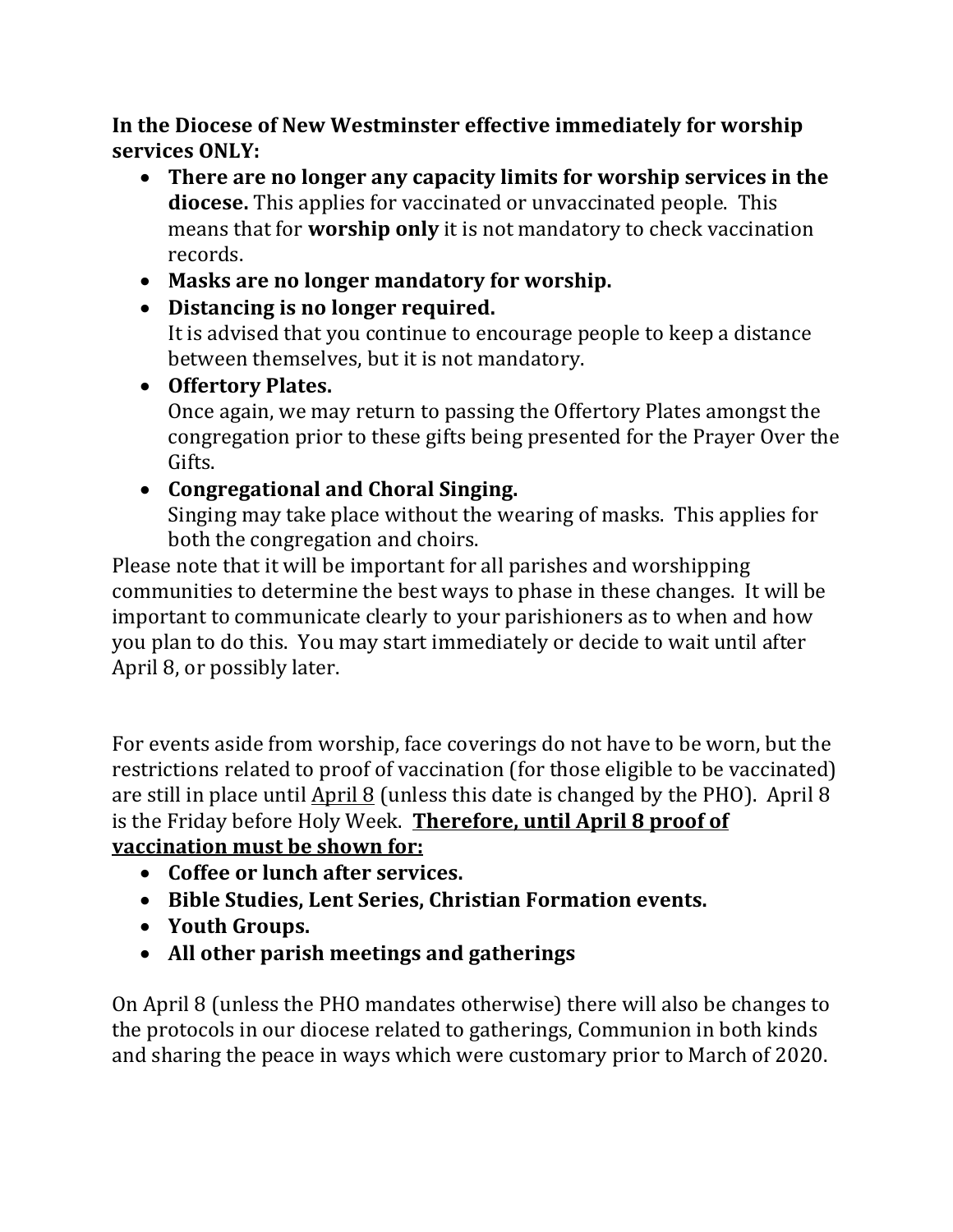## **In the Diocese of New Westminster effective April 8:**

# • Proof of vaccination.

This will not need to be shown for gatherings (social, Christian formation or other events) in the parish

# • Communion in two kinds.

Parishes are once again able to move to offer Communion in both kinds (the consecrated bread <u>and</u> the consecrated wine). This change may be a challenge for many people and for a number of parishes. The reintroduction will need to take place gradually with plenty of communication. You must plan for this and prepare people for the return of offering the chalice to communicants. Many will be anxious about it and clear communication will be helpful. Not all will want to participate in this. Appendix A, below, describes best practices, but to be clear, the common cup and the bread can once again be our practice for Communion. Intinction (dipping the bread into the wine) or small glasses for the consecrated wine are not practices of our diocese.

## • Sharing the Peace.

We can return to sharing the peace as part of our liturgies. Again, this should be phased in, and it will be important to educate people on how to respect those who would prefer not to greet others with more than a nod or a bow.

Rental groups using space in parish buildings must follow the PHO protocols: no masks are required but proof of vaccination must be shown until April 8 (unless it is worship). The parish leadership is not responsible for ensuring compliance but must receive confirmation that the rental group will be complying. 

I understand all of this brings about a great shift, once again, to the practices in each parish and worshipping community. It will be very important to plan, prepare, and communicate very carefully these changes. Give an allowance for good change management and collaboration to reach the end goals. Each parish will probably move at their own pace on this, but I encourage all to keep moving forward to reduce the pandemic protocols in place.

Soon I will be working to develop a Diocesan Communicable Disease Protocol so that if the need arises we can move into this protocol quickly and easily.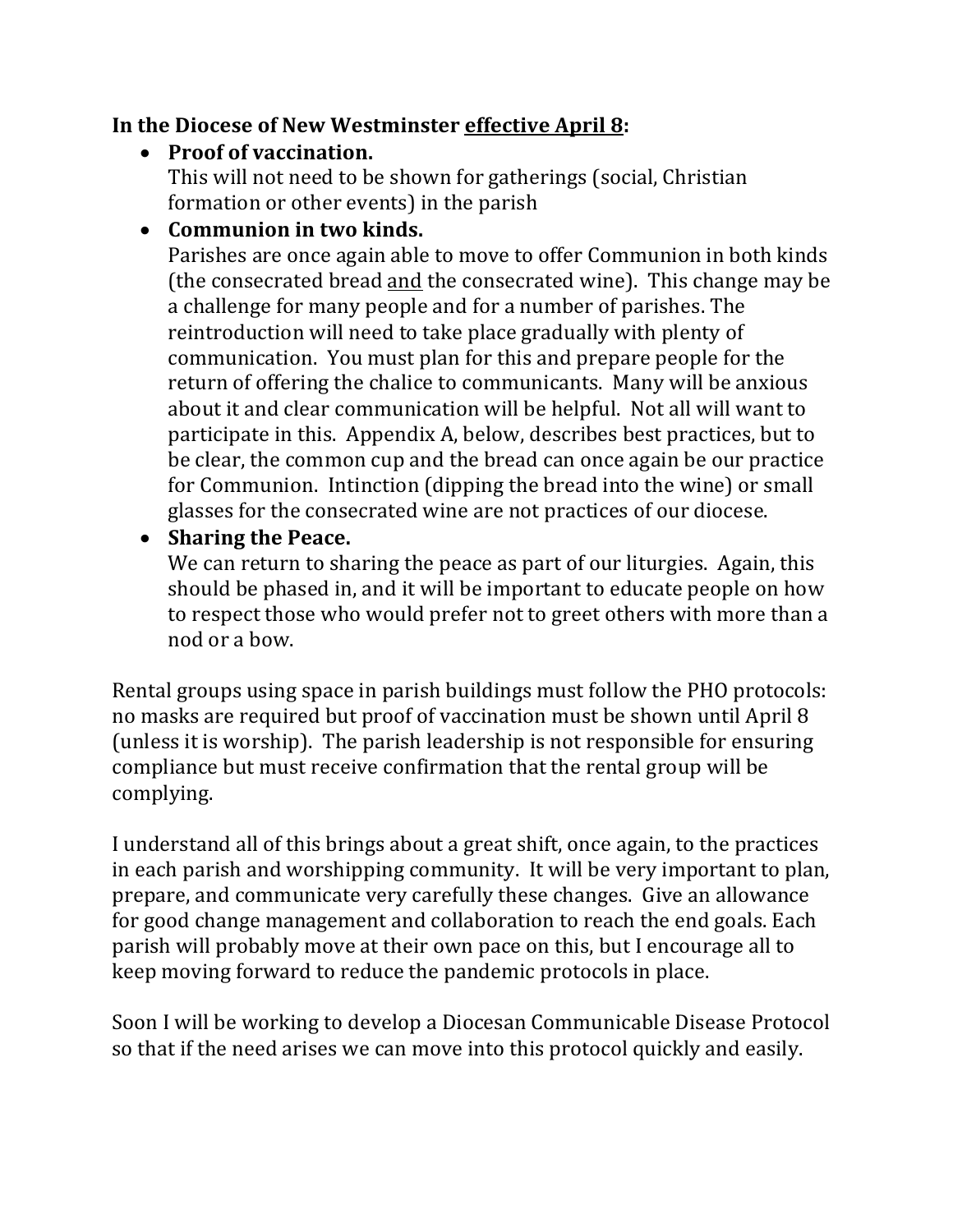I am so grateful that we are now in this place that some restrictions are being lifted and that more will be lifted in the early part of April. I thank God for the new advancements in science that helped bring this about, but also for the care and concern of all health care workers and the people of this diocese who have worked so hard to protect all people. I know that this will be difficult for some, pastoral care and consideration will be very important as we move to incorporate these changes. Thank you so very much for your care and attention to how you do this in your parish or other worshipping community.

> *Holy* One, this pandemic has been a terrible weight on our shoulders as we have seen loved ones become *ill* and some have even died as a *result of this virus. This has been a time of loneliness and fear; not knowing* what the future might bring to each of us and our loved ones. We pray for all who still live in fear, the immunocompromised in particular, that they will be protected and that their fears might *be alleviated.* We pray for this province and this country that as we *move into a lessening of restrictions we might grow together in community and compassion for one another. We pray for all the people of this diocese, that they may know your loving care and eternal presence blessing them each and every day. We pray too for the people of Ukraine that war may end and peace might reign. In this time of Lent, fill us with the courage and love of Jesus, that this world might be transformed by your love and grace. In the name of Jesus Christ we pray. Amen.*

 $Bresswbs$  of Perce